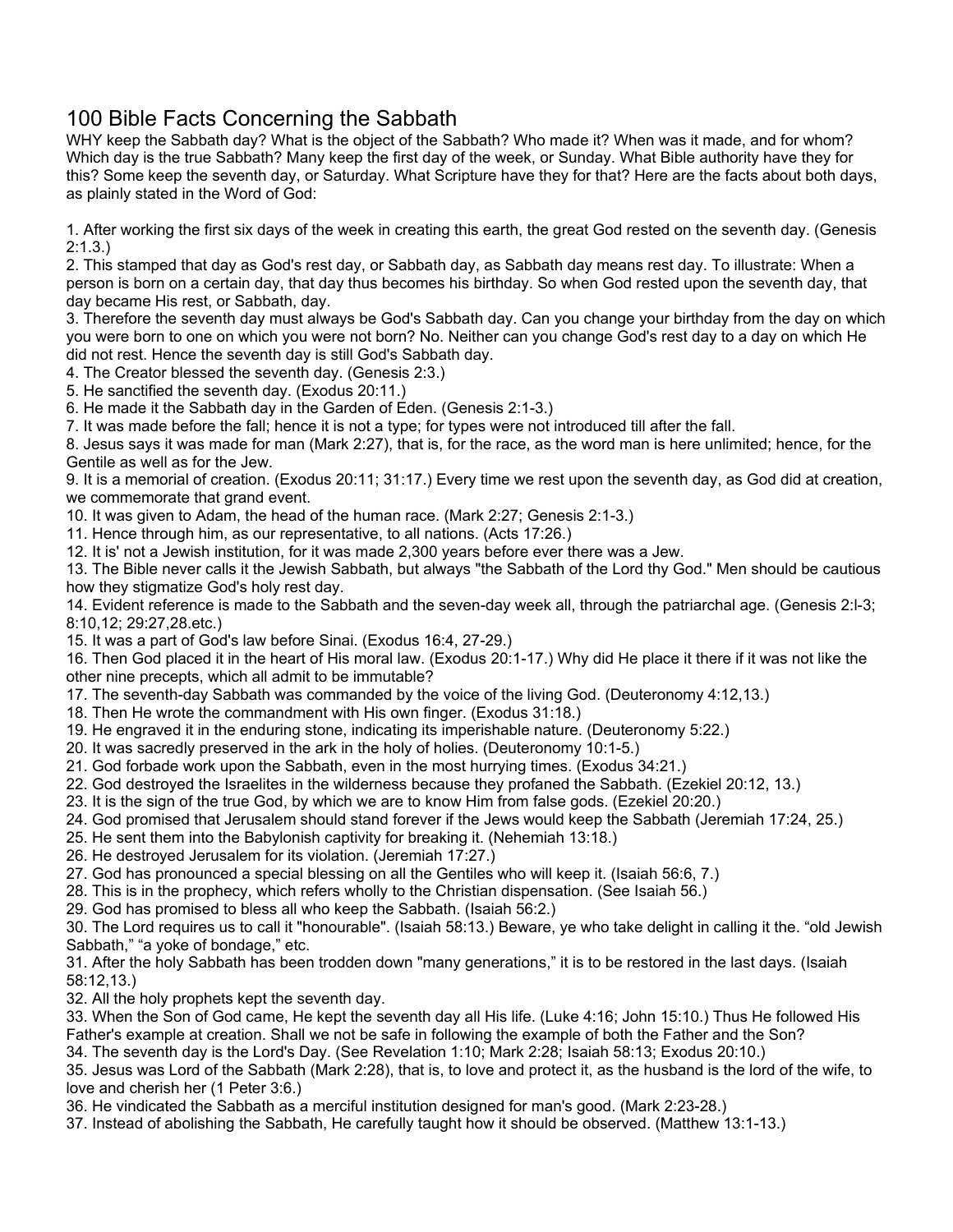38. He taught His disciples that they should do nothing upon the Sabbath day but what was "lawful" (Matthew 12:12.)

39. He instructed His apostles that the Sabbath should be prayerfully regarded forty years after His resurrection. (Matthew 24:20.)

40. The pious women who had been with Jesus carefully kept the seventh day after His death. (Luke 23:56.)

41. Thirty years after Christ's resurrection, the Holy Spirit' expressly calls it "the Sabbath day,"(Acts 13:14.)

42. Paul, the apostle to the Gentiles, called it the "Sabbath day" in A.D. 45. (Acts 13:27.) Did not Paul know? Or shall we believe modern teachers, who affirm that it ceased to be the Sabbath at the resurrection of Christ?

43. Luke, the inspired Christian historian, writing as late as A.D. 62, calls it the "Sabbath day." (Acts 13:44.)

44. The Gentile converts called it the Sabbath. (Acts 13:42.)

45. In the great Christian council, A.D.

49. In the presence of the apostles and thousands of disciples, James calls it the "Sabbath day." (Acts 15:21.)

46. It was customary to hold prayer meetings upon that day. (Acts 16:13.)

47. Paul read the Scriptures in public meetings on that day. (Acts 17:2, 3.)

48. It was his custom to preach upon that day. (Acts 17:2,3.)

49. The Book of Acts alone gives a record of his holding eighty-four meetings upon that day. (See Acts 13:14, 44; 16:13; 17:2; 18:4. 11.)

50. There was never any dispute between the Christians and the Jews about the Sabbath day. This is proof that the Christians still observed the same day that the Jews did.

51. In all their accusations against Paul, they never charged him with disregarding the Sabbath day. Why did they not, if he did not keep it?

52. But Paul himself expressly declared that he had kept the law. "Neither against the law of the Jews, neither against the temple, nor yet against Caesar, have I offended any thing at all." Acts 25:8. How could this be true if he had not kept the Sabbath?

53. The Sabbath is mentioned in the New Testament fifty-nine times, and always with respect, bearing the same title it had in the Old Testament, "the Sabbath day."

54. Not a word is said anywhere in the New Testament about the Sabbath's being abolished, done away, changed, or anything of the kind.

55. God has never given permission to any man to work upon it. Reader, by what authority do you use - the seventh day for common labor?

56. No Christian of the New Testament, either before or after the resurrection, ever did ordinary work upon the seventh day. Find one case of that kind, and we will yield the question. Why should modem Christians do differently from Bible Christians?

57. There is no record that God has ever removed His blessing or sanctification from the seventh day.

58. As the Sabbath was kept in Eden before the fall, so it will be observed eternally in the new earth after the restitution. (Isaiah 66:22, 23.)

59. The seventh-day Sabbath was an important part of the law of God, as it came from His own mouth, and was written by His own finger upon stone at Sinai. (See Exodus 20.) When Jesus began His work, He expressly declared that He had not come to destroy the law. "Think not that I am come to destroy the law, or the prophets." Matthew 5:17 60. Jesus severely condemned the Pharisees as hypocrites for pretending to love God, while at the same tune they made void one of the Ten Commandments by their tradition. The keeping of Sunday is only a tradition of men.

## Forty Bible Facts Concerning the First Day of the Week

1. The very first thing recorded In the Bible is work done on Sunday, the first day of the week. (Genesis l: l-5.) The

Creator Himself did this. If God made the earth on Sunday, can it be wicked for us to work on Sunday?

2. God commands men to work upon the first day of the week. (Exodus 20.8-11.) Is it wrong to obey God?

3. None of the patriarchs ever kept it.

4. None of the holy prophets ever kept it.

5. By the express command of-God, His holy people used the first day of the week as a common working day for 4,000 years, at least.

6. God Himself calls it a "working" day. (Ezekiel 46:1.)

7. God did not rest upon it.

8. He never blessed it.

9. Christ did not rest upon it.

10. Jesus was a carpenter (Mark 6:3), and worked at His trade until He was thirty years old. He kept the Sabbath and worked six days in the week, as all admit. Hence He did many a hard day's work on Sunday.

11. The apostles worked upon it during the same time.

12. The apostles never rested upon it.